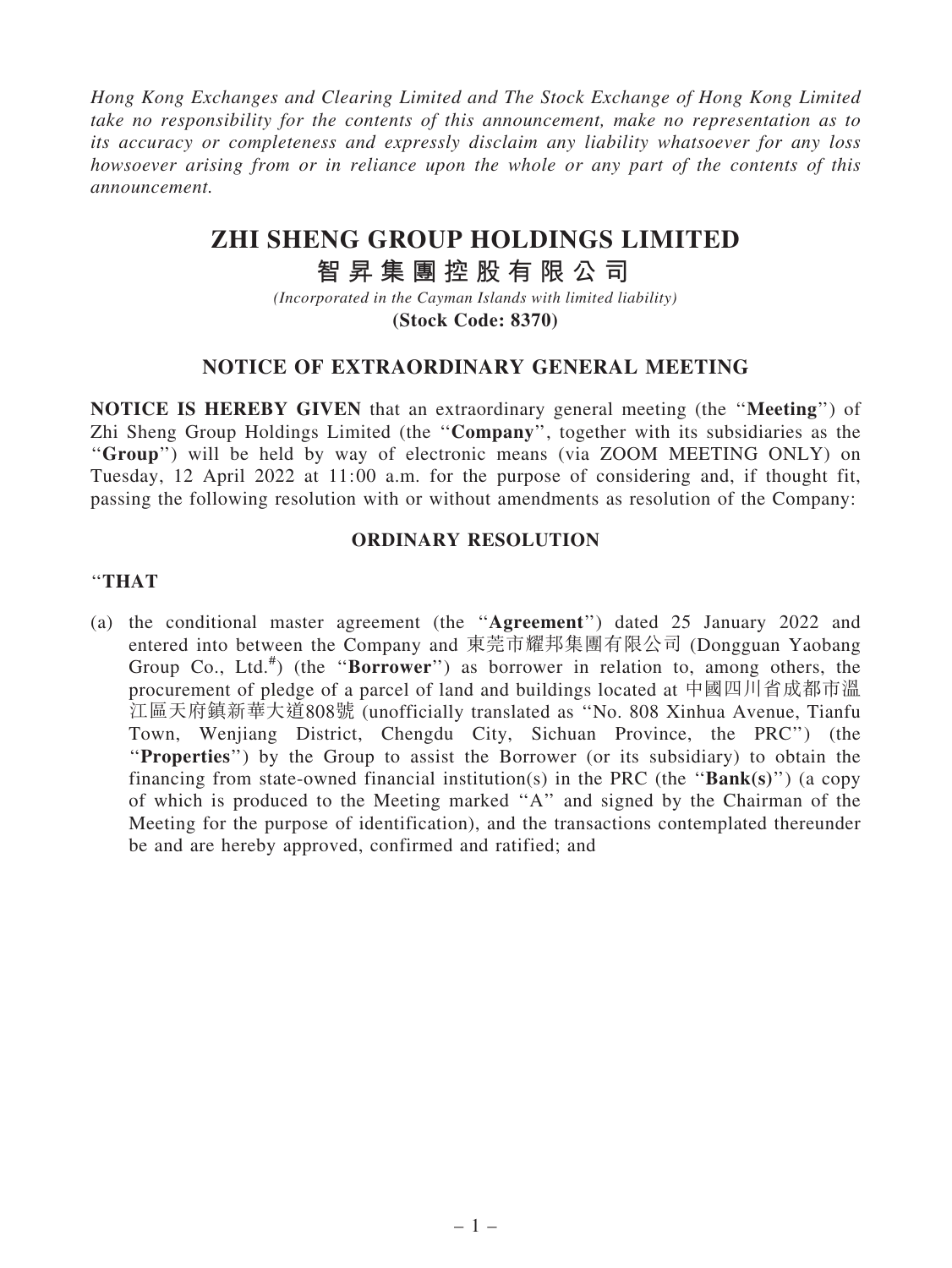(b) any one director (each a ''Director'') of the board (the ''Board'') of directors of the Company be and is hereby authorised to do all such things and acts as he/she may in his/her discretion consider as necessary, expedient or desirable for the purpose of or in connection with the implementation of the Agreement and the transactions contemplated thereunder, including but not limited to the execution all such documents under seal where applicable, as he/she considers necessary or expedient in his/her opinion to implement and/or give effect to the Agreement and to agree with such variation, amendment or waiver as, in the opinion of the Directors, in the interests of the Company and its shareholders as a whole.''

> By order of the Board Zhi Sheng Group Holdings Limited Ma Gary Ming Fai *Executive Director*

Hong Kong, 25 March 2022

*Registered office:* Windward 3, Regatta Office Park P.O. Box 1350 Grand Cayman KY1-1108 Cayman Islands

*Principal place of business in the PRC:* 3/F, 222 Tianren Road Gaoxin District Chengdu City Sichuan Province The People's Republic of China

*Principal place of business in Hong Kong:* Room 747, 7/F, Star House 3 Salisbury Road Tsim Sha Tsui Kowloon, Hong Kong

#### *Notes:*

- 1. In view of the current COVID-19 situation in Hong Kong, a member of the Company will not be able to attend the EGM in person. If a member of the Company (whether individual or corporate) wishes to exercise his/her/its voting rights at the EGM, he/she/it must appoint the Chairman of the EGM or the company secretary of the Company as his/her/its proxy to attend, speak and vote on his/her/its behalf at the EGM. In appointing the Chairman of the EGM or the company secretary of the Company as proxy, a member of the Company (whether individual or corporate) must give specific instructions as to voting, or abstentions from voting, in the form of proxy, failing which the appointment will be treated as invalid.
- 2. In order to be valid, the form of proxy must be duly lodged at the Company's branch registrar in Hong Kong, Tricor Investor Services Limited at Level 54, Hopewell Centre, 183 Queen's Road East, Hong Kong together with a power of attorney or other authority, if any, under which it is duly signed or a notarially certified copy of that power of attorney or authority, not less than 48 hours before the time for holding the meeting or any adjourned meeting.
- 3. Completion and return of a form of proxy will not preclude a member from attending the above meeting or any adjournment thereof via ZOOM MEETING should he so wish.